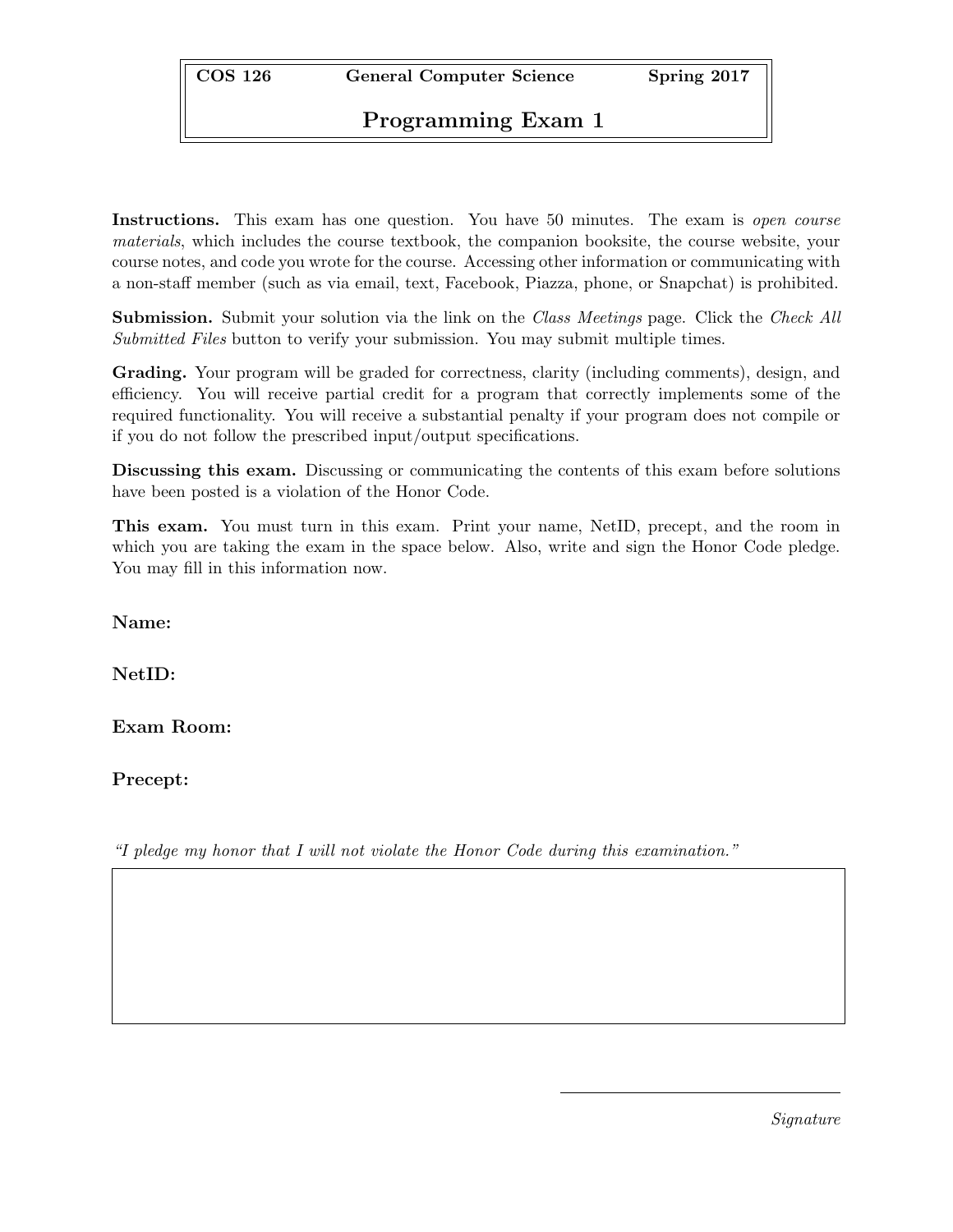**Problem.** Write a program ShannonEntropy.java that prints the *Shannon entropy* of a sequence of  $n$  integers between 1 and  $m$  (inclusive).

Suppose that the sequence of n integers contains  $x_i$  occurrences of the integer i. Let  $p_i = x_i/n$  be the proportion of times that the integer  $i$  appears. Then, the *Shannon entropy* of the sequence is given by the formula:

$$
H = -(p_1 \log_2 p_1 + p_2 \log_2 p_2 + \ldots + p_m \log_2 p_m)
$$

Treat the term  $p_i \log_2 p_i$  as 0 whenever  $x_i = 0$ . Note that  $\log_2 z$  denotes the binary logarithm of z.

Recall that  $\texttt{Math.log(z)}$  returns  $\log_e z$  and that  $\log_2 z = \log_e z / \log_e 2$ .

Step-by-step calculation (for reference). Here is an example with  $m = 6$  and  $n = 16$ .

3 2 6 2 4 3 2 1 2 2 1 3 2 3 2 2

The following table shows the frequencies  $x_i$ , the proportions  $p_i$ , the  $-p_i \log_2 p_i$  terms, and the Shannon entropy:

| i              | $x_i$          | $p_i$ | $-p_i \log_2 p_i$ |
|----------------|----------------|-------|-------------------|
| 1              | $\overline{2}$ | 1/8   | 3/8               |
| $\overline{2}$ | 8              | 1/2   | 1/2               |
| 3              |                | 1/4   | 1/2               |
| 4              | 1              | 1/16  | 1/4               |
| 5              | 0              | 0     | 0                 |
| 6              | 1              | 1/16  | 1/4               |
|                | 16             |       | 15/8              |

Shannon entropy =  $3/8 + 1/2 + 1/2 + 1/4 + 0 + 1/4 = 15/8 = 1.875$